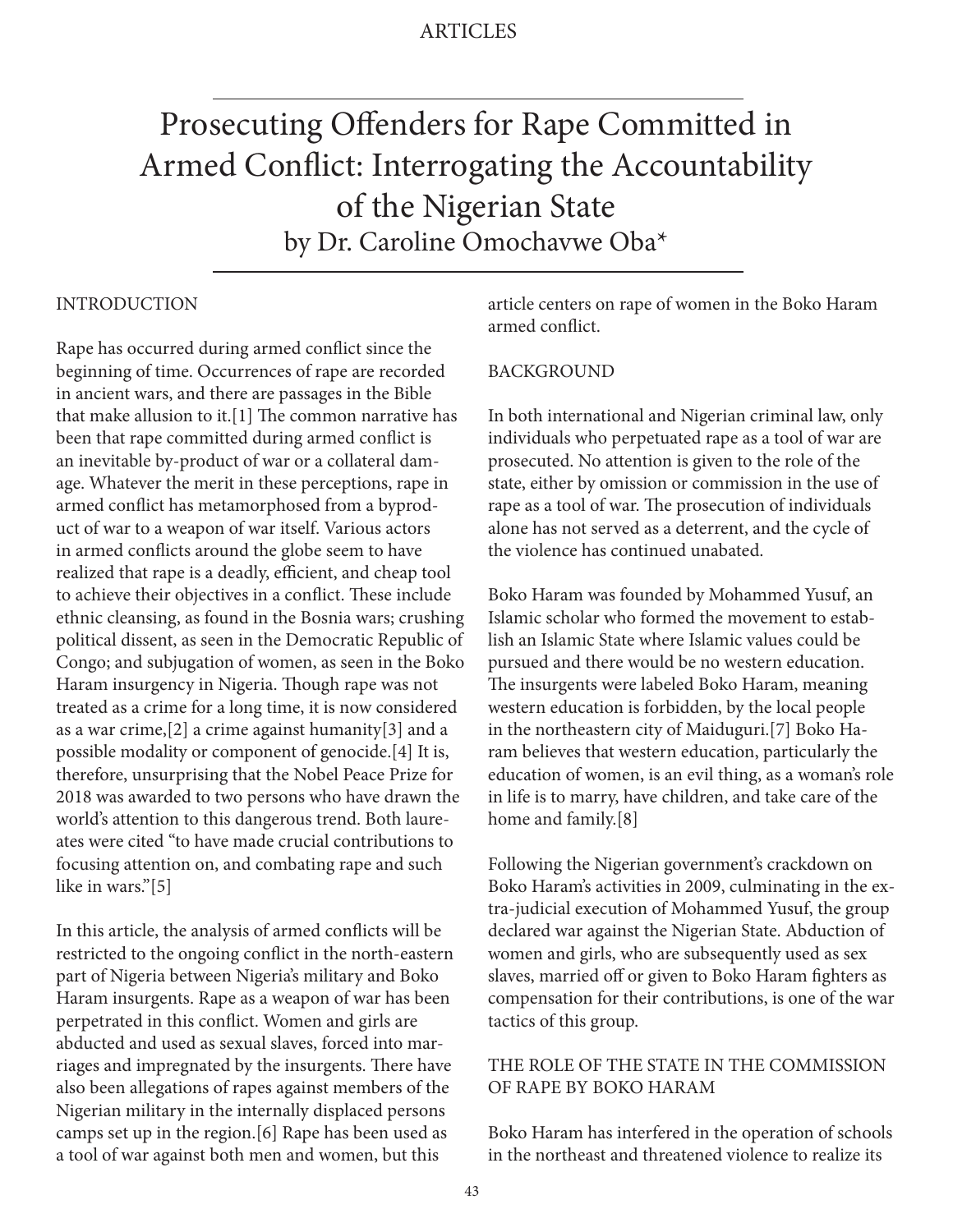objectives of wiping out western education and establishing an Islamic education system. The situation peaked on April 14, 2014, when Boko Haram abducted 276 girls from their dormitory at Chibok secondary school in Borno State. Before this incident, intelligence reports detailed that the insurgents would be targeting schools. The government of Borno State was advised by the West African Examination Council (WAEC) that it was not safe to conduct the school examinations in Borno State, including Chibok. WAEC recommended that affected students be moved to the state capital to take examinations, but the recommendation was not heeded.[9] In addition, military authorities had information that Chibok was going to be attacked four hours before it happened, but no action was taken.[10] Consequently, the girls were abducted. After over two years in captivity, several girls were released, some of whom had become pregnant or nursing mothers.

In March 2018, Amnesty International alleged that a similar situation occurred, where the Nigerian government failed to act on information of an attack on Dapchi girls' secondary school in Yobe State.[11] Moreover, the insurgents have also abducted other women and girls from their communities and places where they were providing humanitarian services for victims of the insurgents' attacks, such as aid workers of the International Committee of the Red Cross.[12] The abduction of these women demonstrates gross dereliction on the part of the government to provide security for its citizens.

#### NIGERIAN PROSECUTION OF RAPE

Nigerian law criminalizes rape, whether committed in peace time or in a conflict situation, as seen in the penal code,[13] criminal code,[14] the criminal law of Lagos State,[15] the Child Rights Act of 2000,[16] and the Violence Against Persons Prohibition Act of 2015. [17] The Violence Against Persons Prohibition Act of 2015 brought innovations in the legal regime for prosecuting rape in Nigeria by broadening the definition of rape to include sexual invasion of any part of the victim's body.[18] The Act also increases the punishment for rape to life imprisonment and requires perpetrators of rape to register as a sex offender.[19] Internationally, Nigeria is a signatory of several treaties and conventions that condemn or criminalize rape and all forms of sexual violence in conflicts, and protects women against violence, such as the Rome

Statute;[20] the African Charter on Human and Peoples' Rights;[21] and the Protocol to the African Charter on Human and Peoples' Rights on the Right of Women.[22]

Despite the comprehensive legal regime available to prosecute offenders for rape, Nigeria has neglected to carry out its obligations. According to the Federal Ministry of Justice in Nigeria, about 1,500 arrests and prosecutions of Boko Haram members took place between 2015 and 2018. The offenses charged include acts of terrorism, concealing information about acts of terrorism, hostage taking, soliciting and rendering support/membership of a terrorist group, and provision of training and recruitment of members of a terrorist group. None of the defendants in these cases were charged with rape. This is despite widespread reports of women and girls being forced into marriages, and being raped or used as sex slaves by Boko Haram, as evidenced by the rescued Chibok girls found pregnant or with babies. In addition, allegations of rape against the military were not investigated independently and transparently before they were dismissed as baseless. This is because the investigations were done by the military itself making it a judge in its own cause.

# INTERROGATING THE ACCOUNTABILITY OF THE STATE

The Nigerian Constitution makes security of life and property of its citizens the main responsibility of the government.[23] Though this provision is not justiciable under the Constitution, the African Charter on Human and People's Rights contains similar provisions, which is justiciable.[24] Nigeria is also a signatory to several international treaties and conventions particularly the Protocol to the African Charter on Human and Peoples Rights on the Rights of Women which guarantees protection of women from all forms of violence[25] and internally displaced women from all forms of violence, rape, and other kinds of sexual exploitation.[26] For any of these conventions to be enforceable in Nigeria, they must be ratified and domesticated by an act of parliament. Nigeria ratified the African Charter in 1983 and domesticated it in the same year by the African Charter on Human and Peoples' Rights (Ratification and Enforcement) Act.[27] Under Article 18(3) of the African Charter, Nigeria is obligated to "ensure the elimination of discrimina-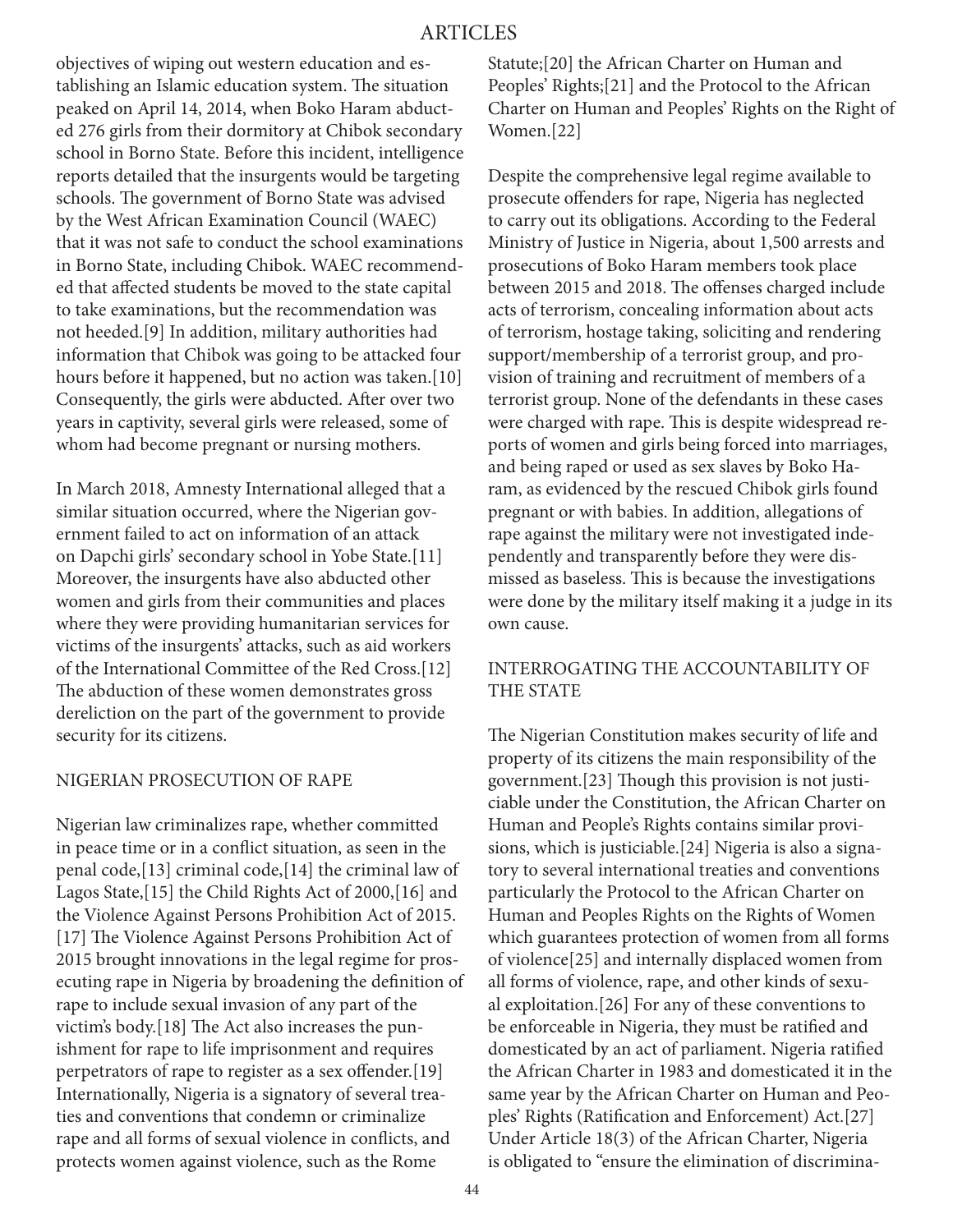# ARTICLES

tions against women and the protection of the rights of the women stipulated in international declarations and conventions".[28] Based on this provision, it is my view that the Protocol to the African Charter on Human and Peoples' Rights on the Rights of Women, which is an international convention, is enforceable in Nigeria though it has not domesticated it.

The abduction of the Chibok and Dapchi school girls, despite prior intelligence reports, points to the logical conclusion that the Nigerian government has failed in its obligation to protect the rights of women against violence during a conflict. It is also my view that the allegation of rape against the military was handled improperly and falls short of acceptable standards. Nigeria is responsible for acts of its agents and the lack of transparent enquiry into the allegations connotes attempts to cover up the acts of its agent to avoid responsibility. The only way to check this is to ensure accountability.[29] A writer in International Humanitarian Law, Park J., stated that some states, by omission or commission, facilitate the use of rape as a weapon of war.[30] Nigeria's failure to provide security for its citizens enabled the insurgents, so it should be held accountable. Where there is no accountability, states can be docile in the discharge of their responsibility. Responsibility without accountability gives rise to impunity.

Nigeria has also failed in its responsibility to prosecute offenders. When an offense has been committed, it falls on the state to investigate and prosecute the offenders. Under Article 11(3) of the Protocol to the African Charter on Human and Peoples' Rights on the Right of Women, Nigeria is obliged "to bring perpetrators of violence, rape and other forms of sexual exploitation against women to justice before a competent court." Since Nigeria has not shown the will to prosecute offenders of rape committed in conflict, it is unlikely that it will refer the issue to the International Criminal Court (ICC). If the United Nations Security Council, acting under Chapter VII of the United Nations Charter, refers the matter to the ICC, or the Prosecutor of the ICC initiates an investigation into the crimes, by virtue of the power conferred on the Prosecutor under Article 15 of the Rome Statute,[31] they are unlikely to get the cooperation needed from Nigeria for the ICC to effectively prosecute.

How can Nigeria be held accountable? One way is for

the African Union to conduct an inquiry into the rape committed in Nigeria during conflict and to request a report of measures taken to secure women and bring to justice persons who perpetrated rape during the conflict. There are already provisions in the African Charter and the Protocol to the African Charter on the Rights of Women requiring state parties to submit a report every two years on the legislative or other measures taken to give effect to the Charter.[32] However, there is no sanction recommended for states that fail to submit a report. This makes submission of the report optional for state parties. To enforce this provision, there should be sanctions for non-compliance. In addition, when a state is in a conflict situation, the state should be required to report efforts taken to protect the rights of women, and measures taken to bring perpetrators of rape in the conflict to justice. This can be done without derogating from the state's sovereignty, as sovereignty is not a cloak to hide from international intervention, and the concept of state sovereignty is equated with responsibility rather than immunity. According to Timothy Zick, "[i]nterventions in the internal affairs of nations in particular those stemming from concerns regarding human rights, are now routine-a circumstance that substantially diminishes a nation's internal sovereignty."[33]

Where it is found that Nigeria's failure to carry out its obligations is willful, then it should be sanctioned. In addition to condemning the action, sanctions can include making the state pay compensation to and rehabilitate the victims. So far, only the rescued Chibok girls have been rehabilitated, while other rescued women and girls are left to pick up the pieces of their lives alone. The rehabilitation of the Chibok girls was done not through a structured state policy, despite existing provisions providing for the establishment of mechanisms and accessible services for rehabilitation for victims of violence against women, but rather as an act of benevolence.[34] This is unacceptable, as the government must consider rehabilitation an obligation on its part, flowing from its failure to discharge its responsibility to its citizens.

## **CONCLUSION**

Nigeria's primary responsibility is the security of lives and property of its citizens. It must secure women in the northeast from rape, by either Boko Haram insurgents or the Nigerian military. The Nigerian Con-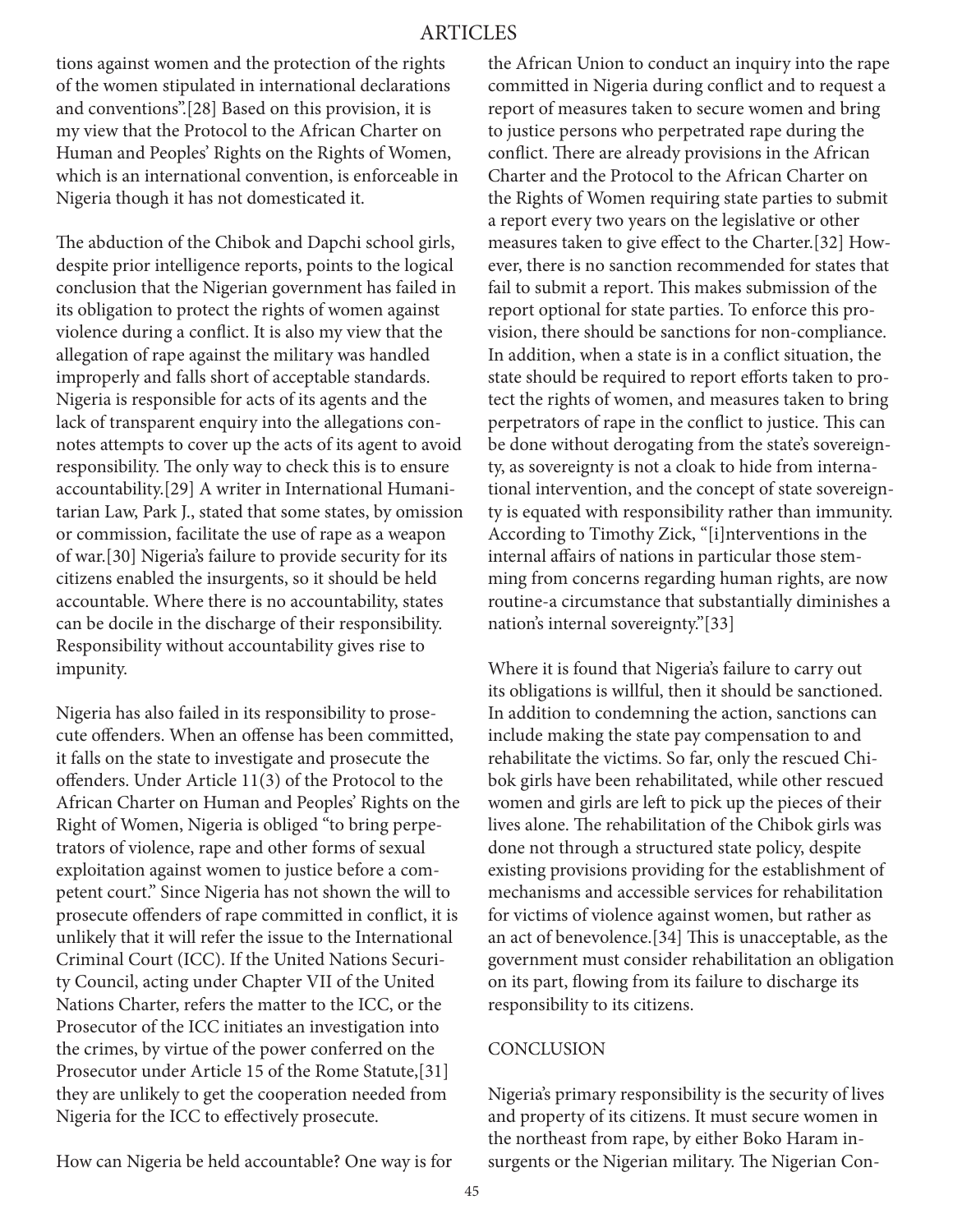# ARTICLES



SUNRISE OVER HALEAKALA VIA FLICKR USER EWEN ROBERS, LICENSED UNDER CC BY.

stitution and international conventions, such as the African Charter on Human and Peoples' Rights and the Protocol to the African Charter on Human and Peoples' Rights on the Rights of Women, all put this obligation on Nigeria. Carrying out this obligation will aid in the prevention of rape as a tool of war. By the same token, the government has an obligation to bring perpetrators of rape in armed conflict to justice. It should do so by either prosecuting these offenders at the national level, or if unwilling to prosecute rape as a war crime, handing offenders over to the International Criminal Court for prosecution. From the analysis in this article, Nigeria has not fulfilled its obligation. The use of rape as a tool of war goes on unabated and impunity is rife. It is my view that putting obligations on states, as done by the African Charter and the Protocol to the Charter on the Rights of Women, without any mechanism for enforcing accountability on the discharge of these obligations, leaves states at liberty to do as they please and these obligations end up no more than mere paperwork.

To break the cycle of rape as a weapon in the Boko Haram armed conflict, Nigeria must be held accountable for the role it plays in the commission of rape as a tool of war, and its duty to prosecute offenders. For an

end to come to the use of rape as a weapon of war in armed conflicts, a holistic approach is recommended that involves not only prosecuting the individual offenders, but looking at the role of the state and holding it accountable for its actions and inactions.

\* Dr. Caroline Oba, Deputy Director (Academics) at the Nigerian Law School, Abuja teaches Criminal Litigation and Civil Litigation and has taught for over fifteen years. Her research interest is in criminal law, international criminal law, international humanitarian law and advocacy skills. She can be reached at caroline. oba@nigerianlawschool.edu.ng.

1 See Genesis 34:2; Judges 19:23; 2 Samuel 13:14 (King James). 2 Rome Statute art. 8(2)(xxii), Jul. 17, 1998, 2187 U.N.T.S. 90. 3 Id. at art. 7(1)(g).

4 Prosecutor v. Akayesu, Case No. ICTR-96-4-T, Judgment,  $9731$ (Sep. 2, 1998).

5 The Nobel Peace Prize for 2018 (Oct. 5, 2018), https://www. nobelprize.org/prizes/peace/2018/press-release/. 6 See They Betrayed Us: Women who survived Boko Haram raped, starved and detained in Nigeria, AMNESTY

INT'L, (May 2018), https://www.amnesty.org/download/Documents/AFR4484152018ENGLISH.PDF.

7 Imrana. A. Buba, Terrorism and Rape in Nigeria: A Cry For Justice, 4 ARABIAN J. OF BUS. & MGMT. REV.

(OMAN CH.) 11, 1 (Jul. 2015), https://www.arabianjbmr.com/ pdfs/OM\_VOL\_4\_(12)/1.pdf .

8 Id. at 8.

9 Talatu Usman, How Borno Governor Caused Kidnap of Chibok Schoolgirls – WAEC, PREMIUM TIMES (May 3, 2014), https:// www.premiumtimesng.com/news/160062-how-borno-governorcaused-kidnap-of-chibok-schoolgirlswaec.html.

10 Hamish Macdonald & Bola Omisore, Nigeria Had 4-Hour Warning on School Raid, Amnesty International Says, ABC NEWS (May 9, 2014, 7:22 AM), https://abcnews.go.com/ international/nigeria-hour-warning-school-raidamnestyinternational/story?id=23652165.

11 Nigeria: Security forces failed to act on warning about Boko Haram attack hours before abduction of school of schoolgirls, AMNESTY INT'L (Mar. 20, 2018), https://www.amnesty.org/en/ latest/news/2018/03/nigeria-abductionof-

schoolgirls-security-forces-failed-to-act-boko-haram/.

12 Banu Maarouf, Boko Haram & Sexual Violence as Weapon of Warfare, AALBORG UNIV. (May 31, 2018),

https://projekter.aau.dk/projekter/files/280855780/BanumaaroufThesis.pdf.

13 Penal Code Act (2004), § 282 (Nigeria).

14 Criminal Code Act (2004), § 357 (Nigeria).

15 Criminal Law of Lagos State (2011), § 258 (Nigeria).

16 Child's Rights Act (2004), §§ 31-32 (Nigeria).

17 Violence Against Persons (Prohibition) (2015), § 1 (Nigeria)

(applicable in the Federal Capital Territory Abuja

and in the Nigerian states that have adopted it).

18 Id. at § 1(1).

19 Id. at § 1(2).

20 Rome Statute, supra note 2, at art. 7-8.

21 African Charter on Human and Peoples' Rights Act, Jun. 27,